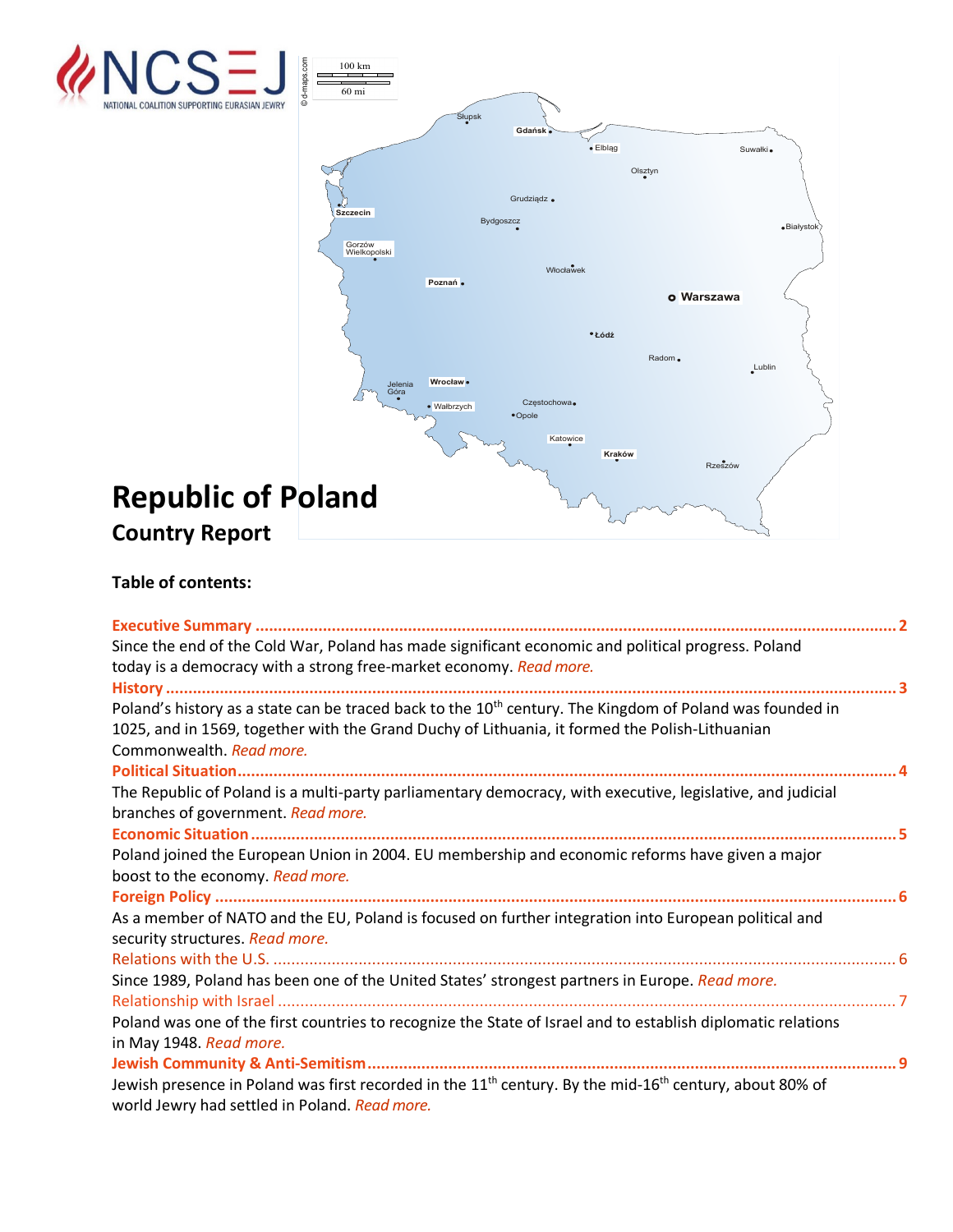#### <span id="page-1-0"></span>**Executive Summary:**

*Since the end of the Communist era, Poland has made significant economic and political progress. Poland today is a democracy with a strong freemarket economy. The country joined NATO in 1999 and the European Union in 2004. Poland is focused on further integration into European political and security structures.*

*Poland has good relations with its immediate neighbors, including Latvia, Lithuania, Estonia, Belarus, and Ukraine. In recent years, however, relations with Russia have declined. Poland's criticism of Russian actions in the 2008 Georgia crisis, the 2014 Crimea annexation, the ongoing conflict in Eastern Ukraine, and Poland's pro-Western orientation have contributed to tense diplomatic relations with Russia. Poland, along with other NATO allies, have strongly condemned Russian aggression in Ukraine, have sent defensive weapons to Ukraine, and applied stringent sanctions against Russia. Reports vary on how many refugees have fled the war in Ukraine to Poland with estimates ranging between 2 and 2.5 million.*

#### **Statistics:**

**Population:** 38,185,913 *(Jan. 2022 est.)*

**Size:** 312,685 sq. km.

**Capital**: Warsaw

**Major cities**: Warsaw, Kraków, Łódź, Wrocław, Gdańsk, Lublin, Katowice, Białystok

**Jewish population**: 20,000-25,000

**Head of State**: President Andrzej Duda

**Prime Minister**: Mateusz Morawiecki

**Foreign Minister**: Zbigniew Rau

**Ambassador to United States**: Marek Magierowski (since June 2018)

**U.S. Ambassador to Poland**: Mark Brzezinski (since February 2022)

**Freedom House Rating**: Free

*Since 1989, Poland has been one of the United States' strongest partners in Eastern Europe. The U.S. and Poland partner closely together in fostering transatlantic security and prosperity and promoting democracy in the region. In March 2022, President Biden met with President Duda to discuss sanctions against Russia and an unwavering commitment to Article 5 of NATO.*

*Since the fall of communism in Poland, Jewish communal life has been undergoing a revival. Approximately 20,000-25,000 Jews currently live in in the country. There is no state discrimination against the Jewish community, and the community has good relations with the government and other religious groups. However, antisemitic incidents, in particular desecrations of Jewish sites, continue to occur.*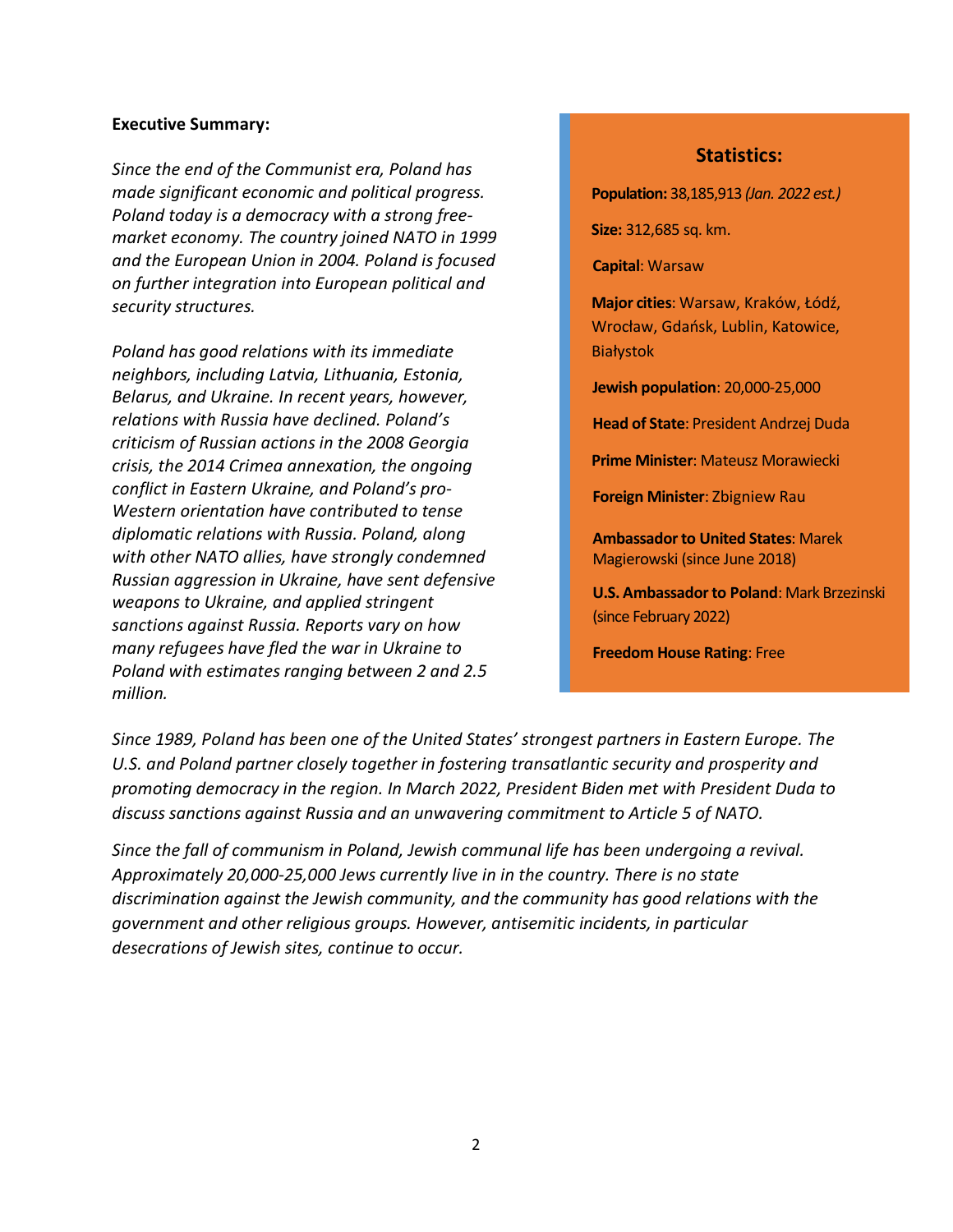#### <span id="page-2-0"></span>**History:**

Located in Central Europe, Poland borders the Czech Republic, Germany, Belarus, Russia, Slovakia, Ukraine, Lithuania, and the Baltic Sea.

Poland's history as a state date back to the  $10^{th}$ century. The Kingdom of Poland was founded in 1025, and in 1569,



together with the Grand Duchy of Lithuania it formed the Polish-Lithuanian Commonwealth. This expansive state dominated the region throughout the  $16<sup>th</sup>$  and  $17<sup>th</sup>$  centuries. At the end of the 18<sup>th</sup> century, Russia, Prussia, and Austria partitioned the country, and for more than a century, no self-governed Polish state existed.

Poland regained independence at the end of World War I, until it was invaded by Nazi Germany and the Soviet Union in 1939. Germany occupied all of the Poland's territory in June 1941, after

the Nazi attack on the Soviet Union.

Under German occupation, three million Jews and one million ethnic Poles died in Nazi extermination camps.

Poland became a Soviet satellite state in 1947, until the revolutions of 1989 brought the Communist era to an end, and Poland adopted a new constitution.



# In 1990, Poland's

<span id="page-2-1"></span>government introduced a package of free market reforms. Poland became a NATO member in 1999, along with the Czech Republic and Hungary, and joined the European Union in 2004.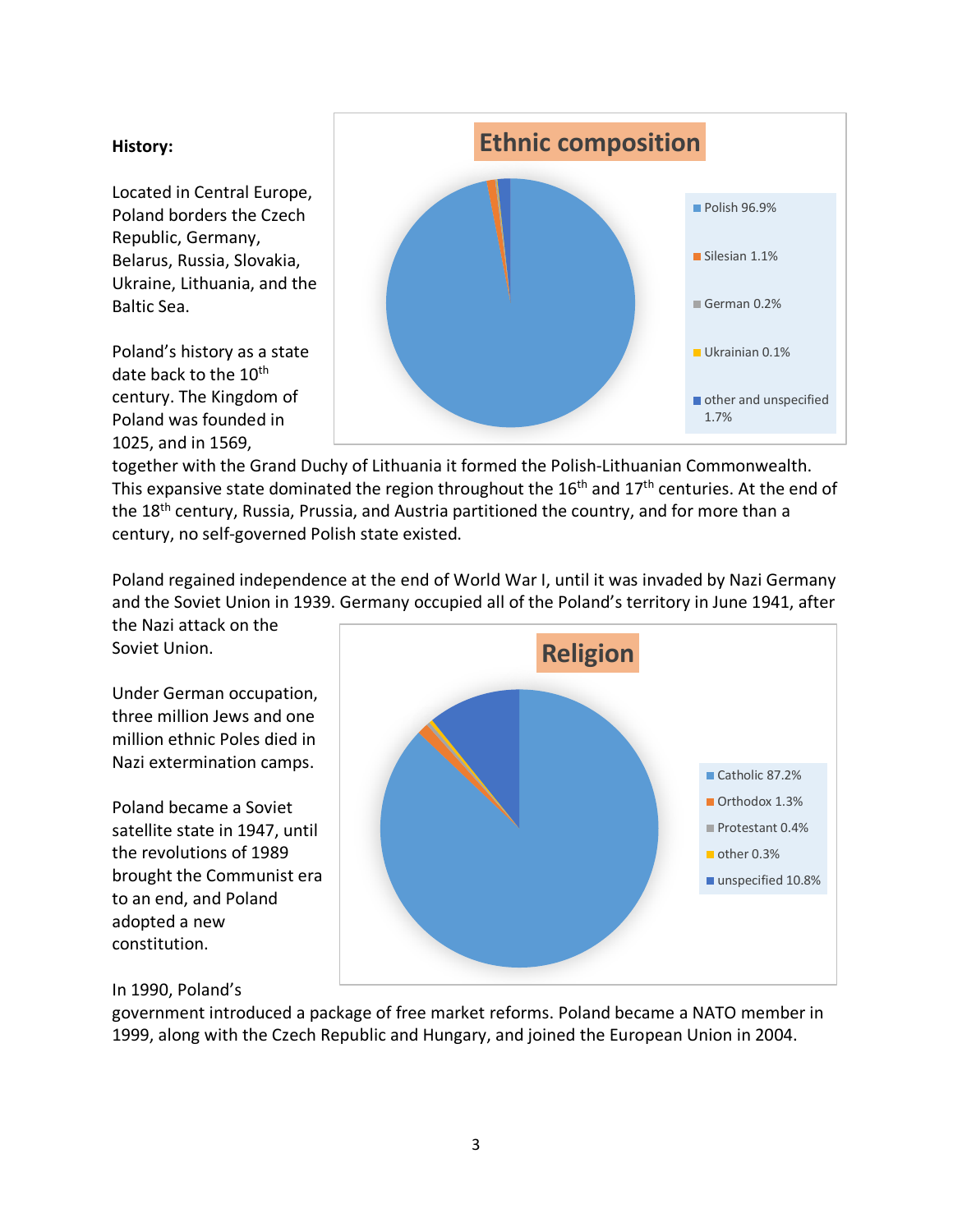#### **Political Environment:**

The Republic of Poland is a parliamentary democracy, with executive, legislative, and judicial branches of government. The president heads the executive branch and represents Poland internationally, as designated by the Polish constitution. The president is elected by popular vote for a five-year term and can be reelected once.

The prime minister is the leader of the cabinet and the head of the government of Poland. The president appoints the prime minister, who then forms the cabinet. The office of the prime minister has greater political power than the president.

The legislative branch consists of an upper house, the Senate, and the lower house, the Sejm. The Senate has 100 seats, with members elected for four-year terms in single-seat constituencies by majority vote, and the Sejm has 460 seats, with members elected for fouryear terms in multi-seat constituencies by proportional representation.

The judicial branch consists of the Supreme Court, Constitutional Tribunal, State Tribunal, regional and appeal courts. The president of the Supreme Court is nominated by the General Assembly of the Supreme Court and selected by the president of Poland; other judges are nominated by the 25-member National Judiciary Council and appointed by the president of Poland. Judges serve until retirement, usually at age 65, but tenure can be extended.

Up until the 2015 elections, Poland's political arena was dominated by center-right and centerleft parties. The last presidential election was held in July 2020. As no candidate received an outright majority in the first ballot, a second round was held between Andrzej Duda, a member of the European Parliament and Rafal Trzaskowski where Andrzej Duda won 51.03% of the vote.

The opposition Law and Justice Party LAO won the October 2015 parliamentary elections, signaling a major political shift rightward for the country. The Law and Justice Party is Eurosceptic, opposes joining the euro zone, and advocates for a strong NATO stance in dealing with Russia. In November 2015, President Duda swore in the new conservative government of Prime Minister Beata Szydło.

In December 2015, President Duda approved a controversial reform that makes it harder for the constitutional court to make majority rulings, despite large protests and European Union concerns about the implications for oversight of government decisions.

In December 2016, anti-government protestors across Poland demonstrated against the perceived illiberal agenda of the ruling right-wing Law and Justice Party that threatened to reverse democratic gains made since 1989. A key concern of demonstrators was government proposals under consideration by the Polish parliament to restrict the right to freedom of assembly.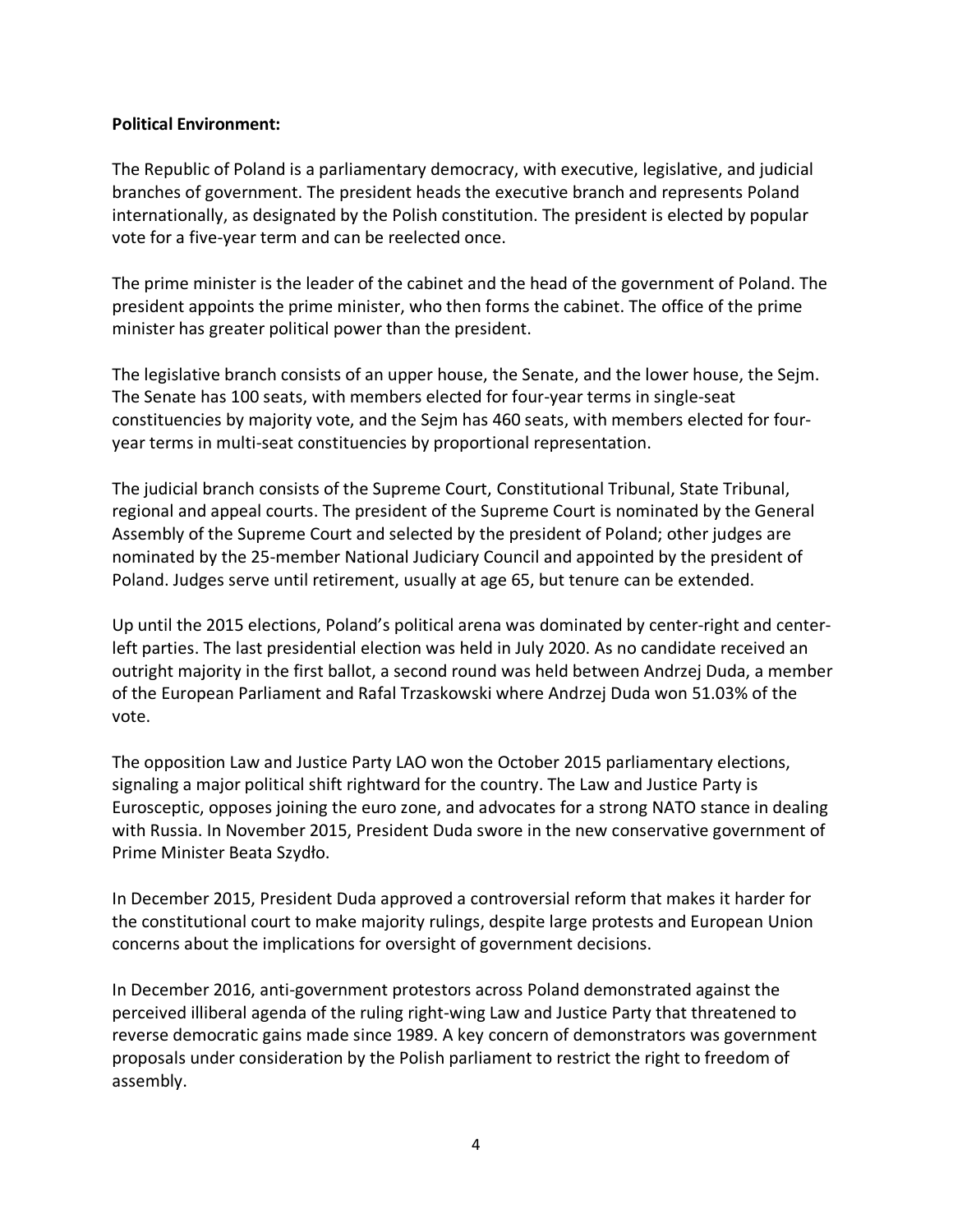In January 2016, the European Commission began investigating a new media law, which allows the government to appoint heads of state-run TV and radio, as a potential "threat to European Union values."

In April 2017, Poland welcomed NATO troops deployed in the northeast, as part of efforts to enhance security following Russia's annexation of Crimea. In May 2017, tens of thousands of people marched in Warsaw to protest perceived curbs on democracy imposed by the governing Law and Justice Party.

In July 2017, President Duda vetoed controversial laws that would have given the government extensive power over the judiciary.

# **Economic Status:**

<span id="page-4-0"></span>Poland joined the European Union in 2004. EU membership and economic reforms gave a major boost to the economy. Between 1989 and 2007, Poland's economy grew by 177%, showing the fastest progress in Eastern and Central Europe.

By GDP, Poland ranks  $10^{th}$  overall in Europe. Poland's economic freedom ranks  $25^{th}$  out of 45 countries in Europe and above the world average. Poland was the only EU member to avoid a recession during the 2008-2009 economic crisis, and the country's economy grew during the EU downturn.

Poland's economic strengths include its agricultural, pharmaceutical, aviation, steel, and machinery sectors. Additional economic factors are a low level of public debt and being outside the euro zone. However, Poland's high unemployment rate and low wages have resulted in massive Polish migration since 2004, especially among younger workers. Since 2008, the unemployment rate in Poland has

**Currency**: 4.21 Polish Zloty = \$1.00 (March 2022) **GDP**: \$595.72 billion (2019 est.) **Real GDP per capita**: \$32,200 (2020 est.)

consistently been below European average. The rate fell below 8% in 2015, leading to the possibility of a labor deficit.

Poland's real GDP growth accelerated in the first half of 2017 to 4.0% from 2.7% in 2016. The growth rate and its structure were very similar in the first and second quarters, with strong private consumption and moderate public consumption, sizable restocking, and weak but gradually recovering investment. The contribution of net exports to growth turned from slightly positive in the first quarter to negative in the second one, as strong domestic demand translated into higher imports.

Private consumption remained the main growth driver, expanding by 4.8% in the first half of 2017. Consumption was boosted by robust real income growth due to a record low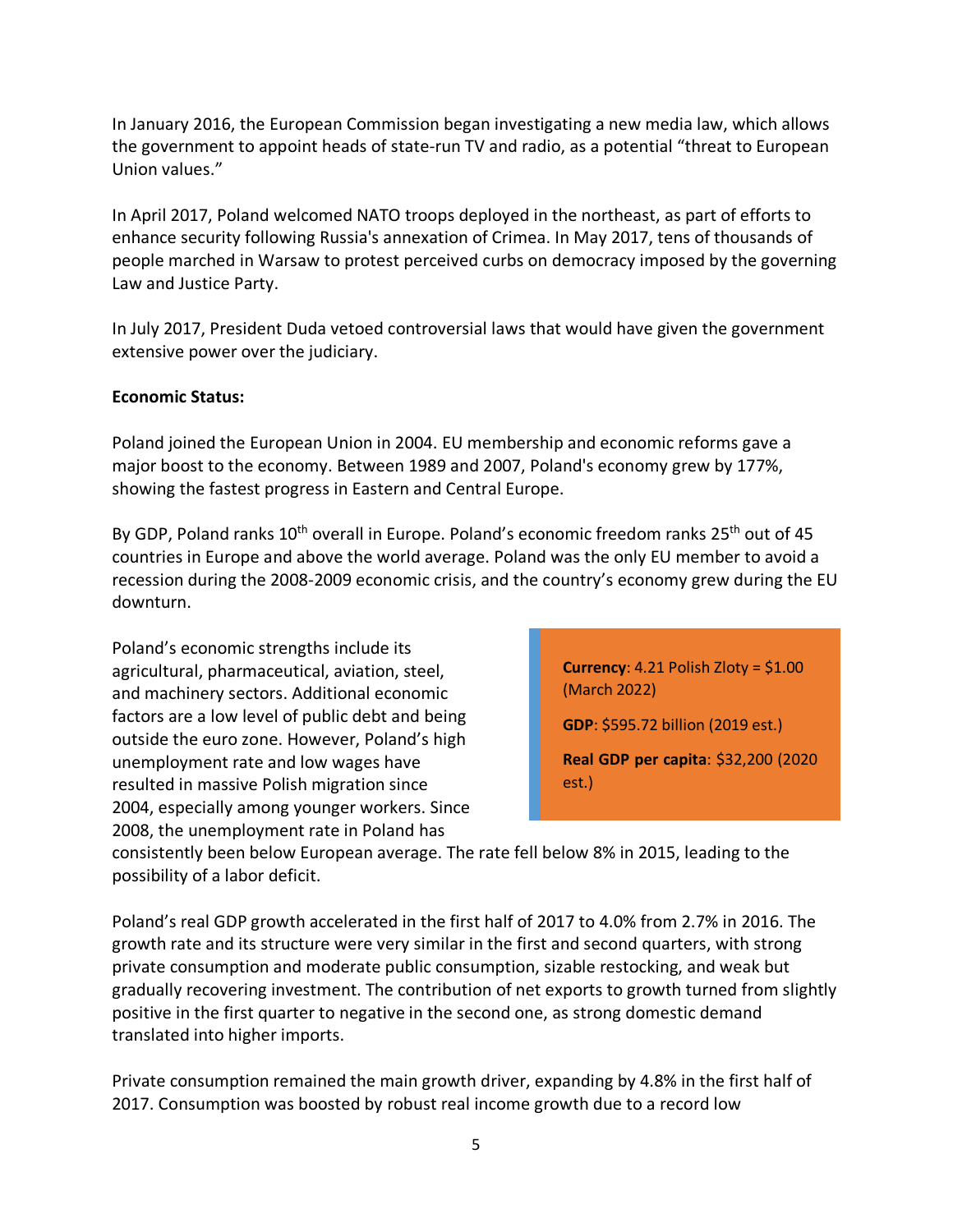unemployment rate of 5%, strong growth in real wages despite a temporary increase in inflation in early 2017, and the stimulus from the Family 500+ benefit program, introduced in April 2016.

Dynamic growth, together with legislative, organizational, and IT tax administration measures, led to an unprecedented improvement in value added tax (VAT) compliance. It was the first time since the early 1990s that the cash-based state budget had recorded a surplus in the first half of the year, accompanied by a surplus at the local government subsector, which reached 0.7% of GDP in the first half of 2017.

The general government deficit is set to widen again in 2018–19 to around 2.6–2.7% of GDP. The deficit increase is due to higher spending on account of a rollback of the retirement age and the higher co-financing of EU-funded capital spending.

Polish laws encourage foreign entrepreneurs and offers various forms of state aid. Most foreign direct investment comes from Germany, France, and the Netherlands. Germany remains Poland's biggest export market, accounting for 30% of exports. Since the beginning of 2014, the ongoing conflict between Ukraine and Russia has led to a dramatic reduction of Poland's exports of fruit and vegetables to Russia.

# **Foreign Policy:**

As a NATO and EU member, Poland is focused on further integration into European political and security structures. After the collapse of the Soviet Union, Poland established good relations with its immediate neighbors, signing friendship treaties with Latvia, Lithuania, Estonia, Belarus, Ukraine, and Russia.

Poland's relations with Russia have worsened. Poland's criticism of Russian actions in the 2008 Georgia war, the annexation of Crimea, the ongoing crisis in Eastern Ukraine, and Poland's pro-Western orientation had already contributed to tense diplomatic relations with Russia. During the Russian invasion of Ukraine, which began in February 2022, Poland has shown strong support to Ukraine. Along with other EU nations, Poland has placed vast sanctions on Russia.

Poland consistently supports Ukraine. However, attempts by Ukrainians to glorify the World War II-era Organization of Ukrainian Nationalists (OUN) and Ukrainian Insurgent Army (UPA), who were reportedly responsible for massacre of Poles in 1940s in Ukraine, meet fierce criticism in Poland.

Poland's Civic Platform Party-led government voted in September 2015 to approve the EU's relocation plan for 120,000 migrants, agreeing to take in more than 4,000 migrants. Following the Paris terrorist attacks in November 2015, the new Polish government indicated that it would not implement the plan.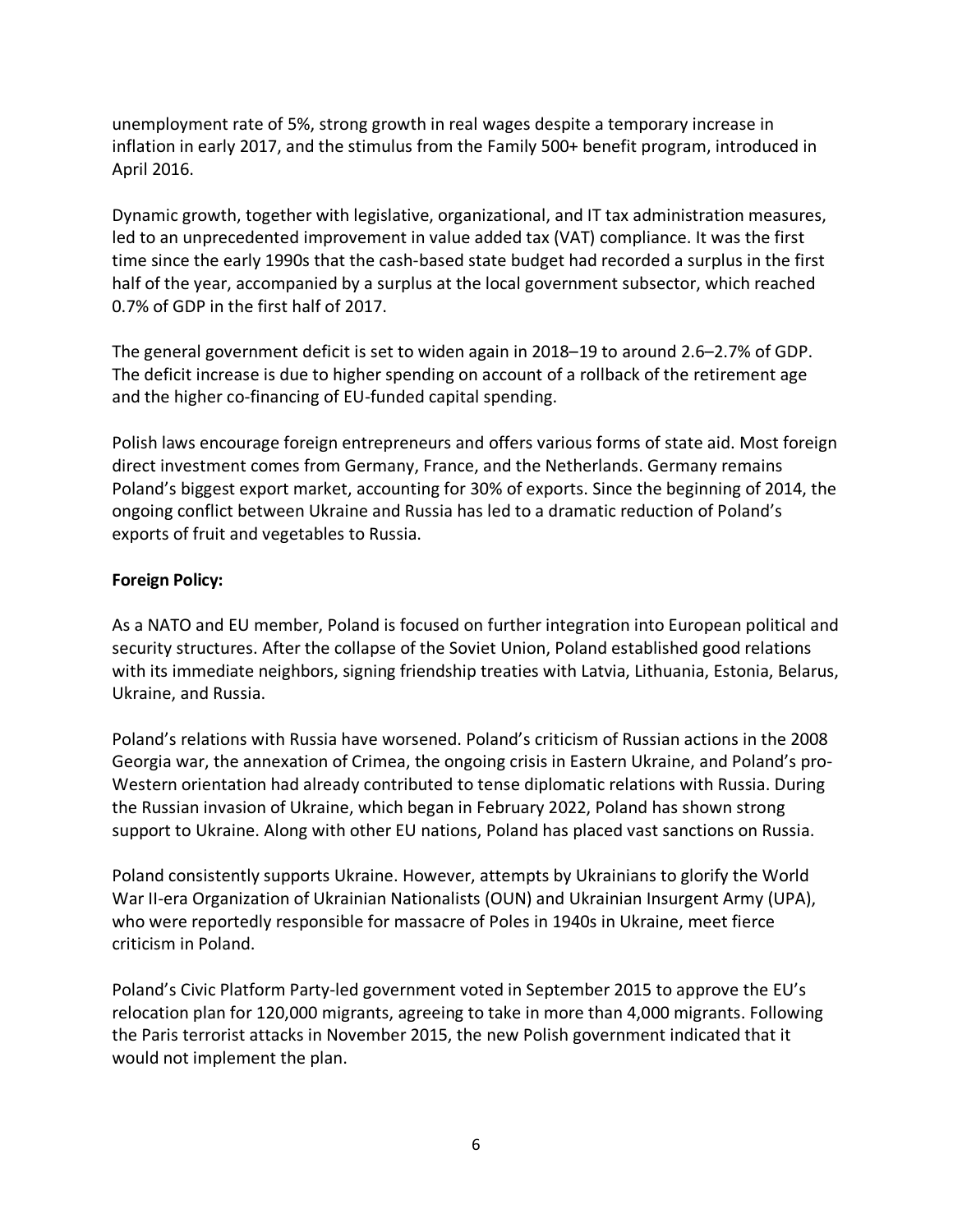Since the beginning of the refugee crisis catalyzed by Russia's invasion of Ukraine, Poland has been the largest destination for those fleeing the war. Estimates have been as high as 2.5 million refugees entering Poland out of the total of approximately 4 million externally displaced persons as of March 30, 2022. Shelter, food, and medical care are provided upon arrival. In the EU, Ukrainian refugees can work in any of the 27 member countries for up to three years.

Wary of any increased powers for Brussels, Poland has been lobbying for an overhaul of the EU's fundamental treaties, to return some power to member states. The Eurosceptic government of the Law and Justice Party (PiS) appears more cautious of late over EU matters, signaling it wants to improve ties with Germany and France that have been strained by questions of reform.

As the Polish Foreign Minister Witold Waszczykowski told the Sejm (the lower house of Polish parliament) in February 2017, security policy and consolidating U.S.-European cooperation are among the priorities of Poland's foreign policy. Other priorities include bolstering bilateral cooperation with the United States, UK, and Germany, pursuing a dynamic regional policy, and expanding Poland's diplomatic presence in the world.

### **Relations with the United States:**

The United States first formally established diplomatic relations with Poland in 1919. Since 1989, Poland has been one of the United States' strongest partners in Europe. The U.S. and Poland cooperate closely in fostering transatlantic security and prosperity and promoting democracy in Eastern Europe. Areas of bilateral focus include NATO capabilities, counterterrorism, nuclear proliferation, missile defense, human rights, economic growth, energy security, and regional cooperation.

In December 2010, President Bronisław Komorowski met with President Barack Obama in Washington to discuss economic, military, and technology cooperation issues. President Obama visited Poland in May 2011, and met with Prime Minister Donald Tusk, President Komorowski, and other officials.

In March 2016, new Polish President Andrzej Duda visited Washington for the Nuclear Security Summit and met with President Obama.

In July 2017, President Donald Trump visited Poland on his second official international trip. He praised Poland as a defender of Western values and democracy. During the trip, he met with President of Poland Andrzej Duda in Warsaw. The presidents discussed bilateral energy projects, and their vision of further strengthening the North Atlantic Alliance. They agreed that NATO allies have a duty to spend at least 2% of their GDP on defense. Cooperation around security and defense, which is the foundation of strategic cooperation between Poland and the United States, is being increasingly supplemented by initiatives in other areas.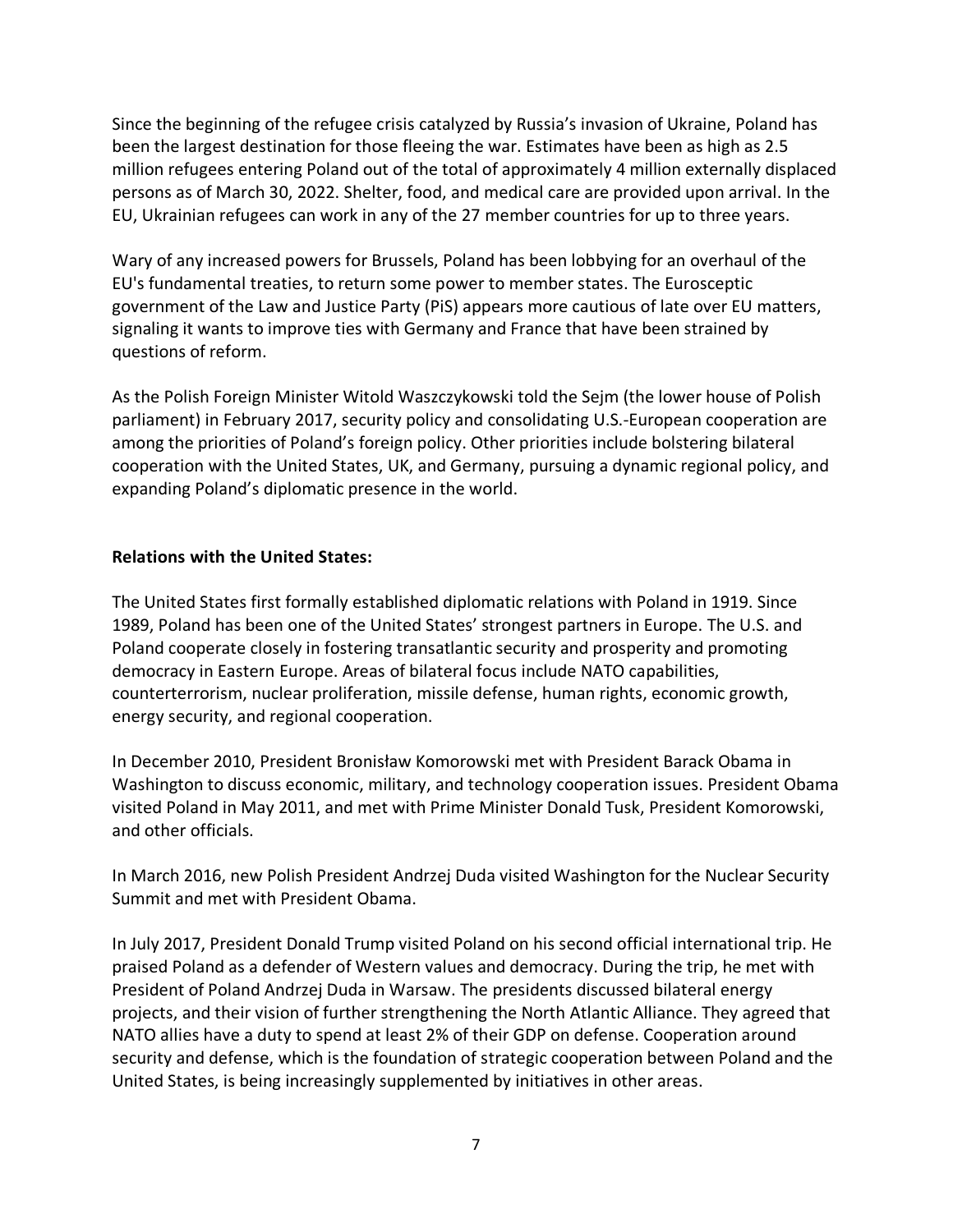Poland is the leading trade partner for the United States in East Central Europe; in April 2019, U.S. imports from Poland reached an all-time high of \$13.4 billion.

President Biden met with President Duda in Warsaw, where the topics of discussion focused on the war in Ukraine and how to best address security and sanctions. President Biden emphasized the United States' commitment to Article 5 of NATO. President Duda highlighted how close cooperation with the United States has led to mutual economic benefits. President Duda also stressed Poland's commitment to defense spending.

The United States and Poland have signed a double taxation treaty, an agreement pursuant to the Foreign Account Tax Compliance Act (FATCA), and a bilateral treaty on business and economic relations which includes an investor-state dispute mechanism. The United States and Poland have a robust Science and Technology (S&T) relationship, and in April 2018 renewed a bilateral S&T Agreement. In 2019, Stanford University hosted the 17th annual U.S.-Poland S&T Symposium.

### **Relations with Israel:**

Poland was one of the first countries to recognize the State of Israel and to establish diplomatic relations in May 1948.

Relations deteriorated during the Cold War and reached a nadir after the Six-Day War in 1967. In March 1968, Polish authorities cracked down on the country's dissident movement and increased their persecution of Polish Jews, accusing them of "dual loyalty" to Poland and Israel, and urging immediate emigration. As a result, an estimated 13,000-30,000 Jews left Poland between 1968 and 1972, losing their Polish citizenship in the process.

In 1986, partial diplomatic relations were restored and in February 1990, diplomatic relations between Israel and Poland officially resumed. In May 1991, Polish President Lech Wałęsa visited Israel, and outlined a new approach to Polish-Jewish relations in a speech at the Knesset. Official visits between the countries have been frequent since then.

After talks between Israeli Prime Minister Benjamin Netanyahu and Polish Prime Minister Donald Tusk in Warsaw in January 2010, the two leaders pledged to deepen Polish-Israeli relations. In 2010, the Israel Council on Foreign Relations and the Polish Institute of International Affairs marked 20 years of bilateral relations between the countries with a Foreign Policy Conference held in Jerusalem.

In October 2014, President Reuven Rivlin held an official meeting with Polish Prime Minister Ewa Kopacz in Warsaw.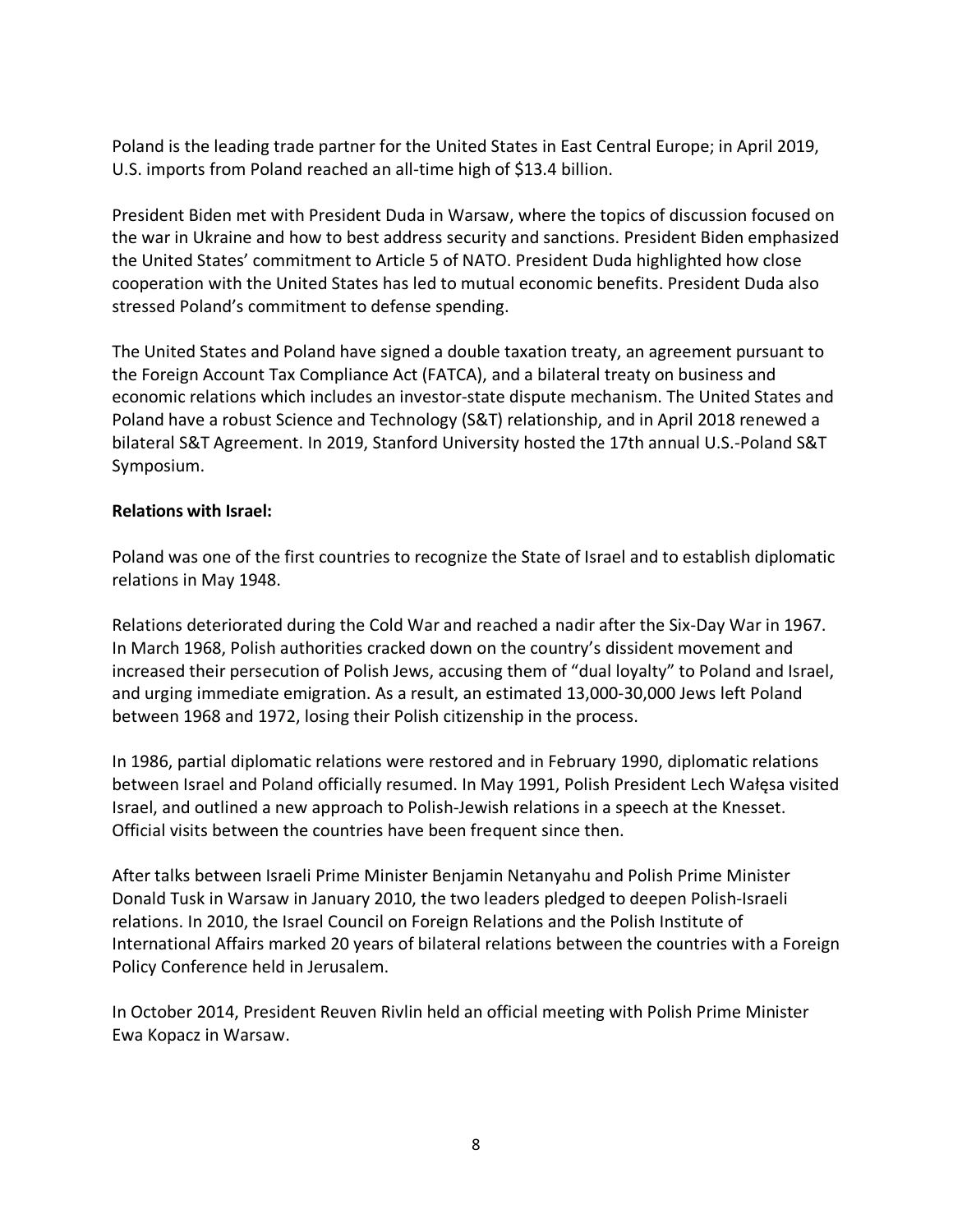In June 2016, Polish Foreign Minister Witold Waszczykowski held talks with Israel's Defense Minister Avigdor Lieberman during a visit to Israel. Waszczykowski and Lieberman discussed the situation in the Middle East and the NATO summit in Warsaw.

Prime Minister Benjamin Netanyahu hosted Polish President Andrzej Duda at his residence in Jerusalem in January 2017. During the visit, Duda remarked that unlike in France or other parts of Western Europe, Jews in Poland can openly wear religious garb safely. However, Duda equivocated about Polish involvement in the atrocities of the Holocaust, saying Poles also suffered under the Nazi regime.

In late December and early January 2017, members of Poland's 'NEVER AGAIN' Association participated in meetings in Israel, including an international educators conference on 'The Shoah and Jewish identity' at the Yad Vashem Institute.

In February 2018, Polish-Israeli relations entered an ongoing period of tension as a result of the Poland's new law that criminalized blaming Poland for crimes committed during the Holocaust. That month, Poland cancelled a visit by Israeli education minister Naftali Bennett amid uproar over his remarks regarding the Polish legislation. A year later, in February 2019, Israeli Minister of Foreign Affairs Yisrael Katz stated that Poles collaborated with Nazi Germany during the Holocaust and "suckled anti-Semitism with their mother's milk." Katz's statement led Poland to cancel its participation in the 2019 February Visegrad summit in Jerusalem, which Prime Minister Netanyahu was to host. The leaders of the other members of the Visegrad Group— Hungary, the Czech Republic, and Slovakia—still traveled to Israel and met with Netanyahu.

In March 2019, Poland accepted Israel's request to ban noted Holocaust-denier David Irving from entering the country. Irving had planned a nine-day tour of several concentration and extermination camps around the country. The countries also continue to view each other as important security partners. In November 2019, Poland's Military Attaché in Israel Col. Adam Gryzmkowski referred to Israel as a main ally of NATO, and therefore of Poland.

In September 2019, Polish President Andrzej Duda blamed Israel for rising anti-Semitism in his country in a meeting this week with American Jewish leaders, according to a new report. Jewish Insider, citing several sources who attended a New York meeting with top community officials, said Duda claimed offensive comments by Israel's foreign minister had caused an increase in anti- Semitism in Poland.

In January 2020, Polish President Andrzej Duda said he had declined an Israeli invitation to attend a Holocaust memorial event this month as organizers would not allow him to speak there, even though others including Russian President Vladimir Putin would (the Russian leader called Poland's envoy to Nazi Germany in 1939 Józef Lipski as a 'bastard, anti-Semitic pig'). He added that he does not approve of the fact that representatives of Russia, France, Britain, Germany, and the United States will be able to speak at the event while Poland won't be able to. The Jewish community of Poland supported the President's decision.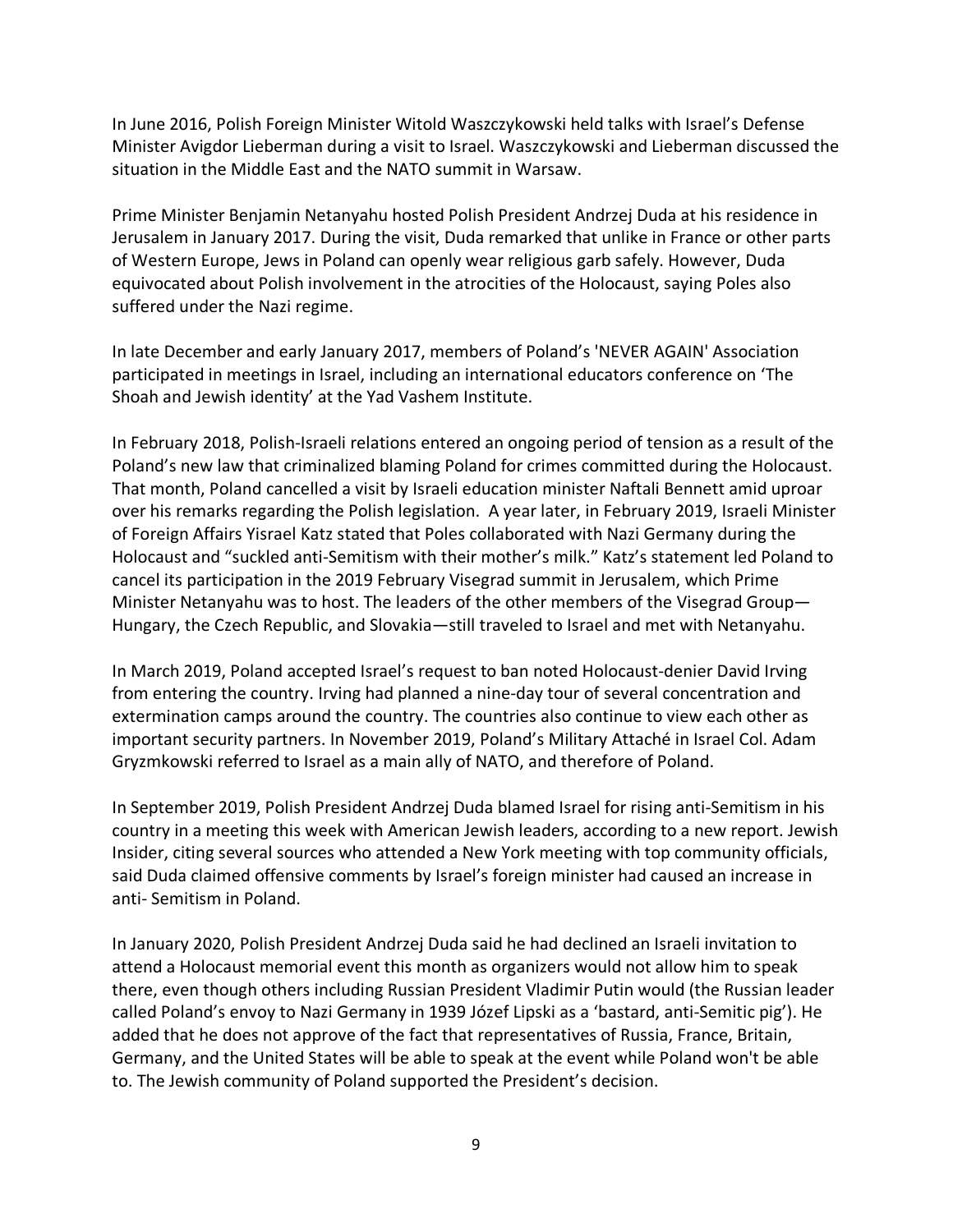In August 2021, Israel criticized Poland's decision to sign a bill that limited Jews ability to recover property taken by the Nazis.

## **Jewish Community:**

Jewish presence in Poland was first recorded in the  $11<sup>th</sup>$  century. After suffering great losses in the Mongol invasion, the country encouraged immigration in the  $13<sup>th</sup>$  century, and Jews emigrated from Bohemia-Moravia, Germany, Italy, Spain, and Crimea.

By the mid-16<sup>th</sup> century, about 80% of world Jewry had settled in Poland. During the 16<sup>th</sup> to 18<sup>th</sup> centuries, a Jewish parliament known as the Council of Four Lands (*Va'ad Arba Aratsot*) was the governing body for Polish Jews.

From 1648 to 1649, Bogdan Khmelnitsky led a Ukrainian Cossack uprising against Polish rule of Ukraine, killing between 100,000 and 200,000 Jews.

Much of the Polish-Lithuanian Commonwealth's Jewish community became part of the Russian Empire following the partition of the country at the end of the 18<sup>th</sup> century. The Russian government designated part of the territory as a "Pale of Settlement" in which the Jews of the Empire would be confined.

In the Pale of Settlement, most Jews lived in shtetls or within major population centers like Warsaw and Kraków. However, Russian authorities restricted Jewish economic development in the region through antisemitic policies that prohibited Jews from joining many professions.

Toward the end of the 19<sup>th</sup> century, a great wave of Jewish emigration from Poland occurred. Many Polish Jews travelled to the United States, Canada, Argentina, Germany, France, and the British Mandated Palestine as Jews continued to be subject to antisemitism under the tsars and in Poland.

During the interwar period of the early 20th century, Polish Jews were *de jure* protected under the Treaty of Versailles. In reality, their legal rights were sometimes neglected by Poland and many Jews were massacred in pogroms. The Jewish community in Poland remained strong, despite persecution. In many urban centers of the Polish republic, Jews formed a strong minority of the population and operated numerous major factories and businesses.

When World War II began, some 3,300,000 Jews lived in the country, making Poland home to the world's second-largest Jewish community. Poland's Jewish population after the Holocaust was approximately 200,000 Jews. Nearly 85% of Polish Jewry perished in the Holocaust, and many Jews from other countries were deported to Poland and killed in Nazi extermination camps. At the war's end, many survivors refused to return to or remain in Poland.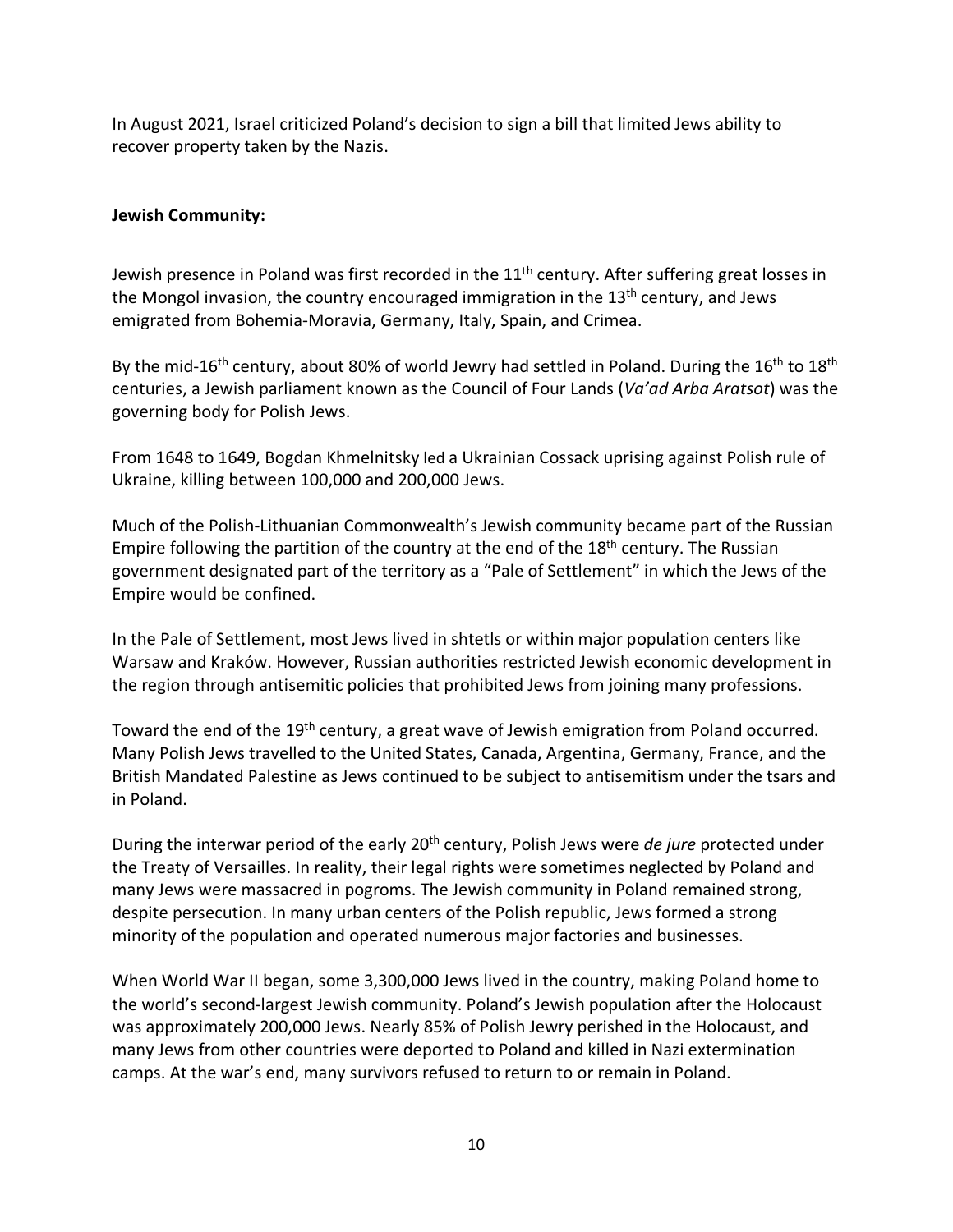During anti-Jewish riots, ethnic Poles murdered hundreds of Jews in Poland in 1944-1946. From 1945 to 1959 more than 150,000 Jewish Poles emigrated, mostly to the United States and Israel, to escape rising antisemitism. The last mass emigration took place in 1968, following the Six-Day War between Israel and Arab states, during a forceful anti-Jewish campaign by Polish authorities.

Since the fall of Communism in Poland, Jewish communal life has been undergoing a revival. Poland's government has implemented legal provisions to combat antisemitism and contributed to rebuilding Jewish cultural, social, and religious life.

The Taube Foundation for Jewish Life & Culture and the Ronald S. Lauder Foundation sponsor many projects and programs focused on advocacy, education, and the rebuilding of Jewish community life in Poland.

Approximately 10,000-20,000 Jews currently live in Poland. Warsaw has Poland's largest Jewish community. Smaller communities are in Kraków, Łódź, Szczecin, Gdańsk, Katowice, and Wrocław.

The Union of Jewish Religious Communities in Poland (UJRCP) is the umbrella organization of Jewish communities across the country, providing educational activities and social aid for Holocaust survivors, operating kosher cafeterias, renovating derelict buildings, and maintaining Jewish cemeteries.

Some of the synagogues are historic monuments, such as the Remu Synagogue, the Tempel Synagogue, and the Nozyk Synagogue. The 14<sup>th</sup>-century Stara Synagogue is the oldest in Poland. Before the German invasion of Poland, the Stara Synagogue was the main religious and social center of the Kraków Jewish community. It currently operates as a museum.

The POLIN Museum of the History of Polish Jews is a cultural and educational center on the site of the former Warsaw Ghetto. The Museum opened in April 2013 and the core exhibition opened in October 2014, depicting the thousand-year history of Polish Jewry. The core exhibition, occupying 43,000 square feet, consists of eight galleries.

In April 2017, Prime Minister Beata Szydło and other leading politicians, including the head of the opposition Civic Platform party Grzegorz Schetyna, attended commemorations at the site of the former Warsaw Ghetto. POLIN Museum volunteers handed out tens of thousands of paper daffodils on the street. The initiative was begun by the museum in 2013, on the  $70<sup>th</sup>$ anniversary of the Warsaw Ghetto Uprising, which began after the Germans launched the second large wave of deportations from the ghetto in January 1943.

The Krakow Jewish community will host its 29<sup>th</sup> Jewish Cultural Festival from June 21-30, 2019 in the city's historical Jewish district of Kazimierz. The event will promote Israel and educate participants on the community's traditions. For over a week, tourists can ride through Jerusalem streets in a virtual taxi, taste traditional Jewish cuisine, and listen to concerts by folk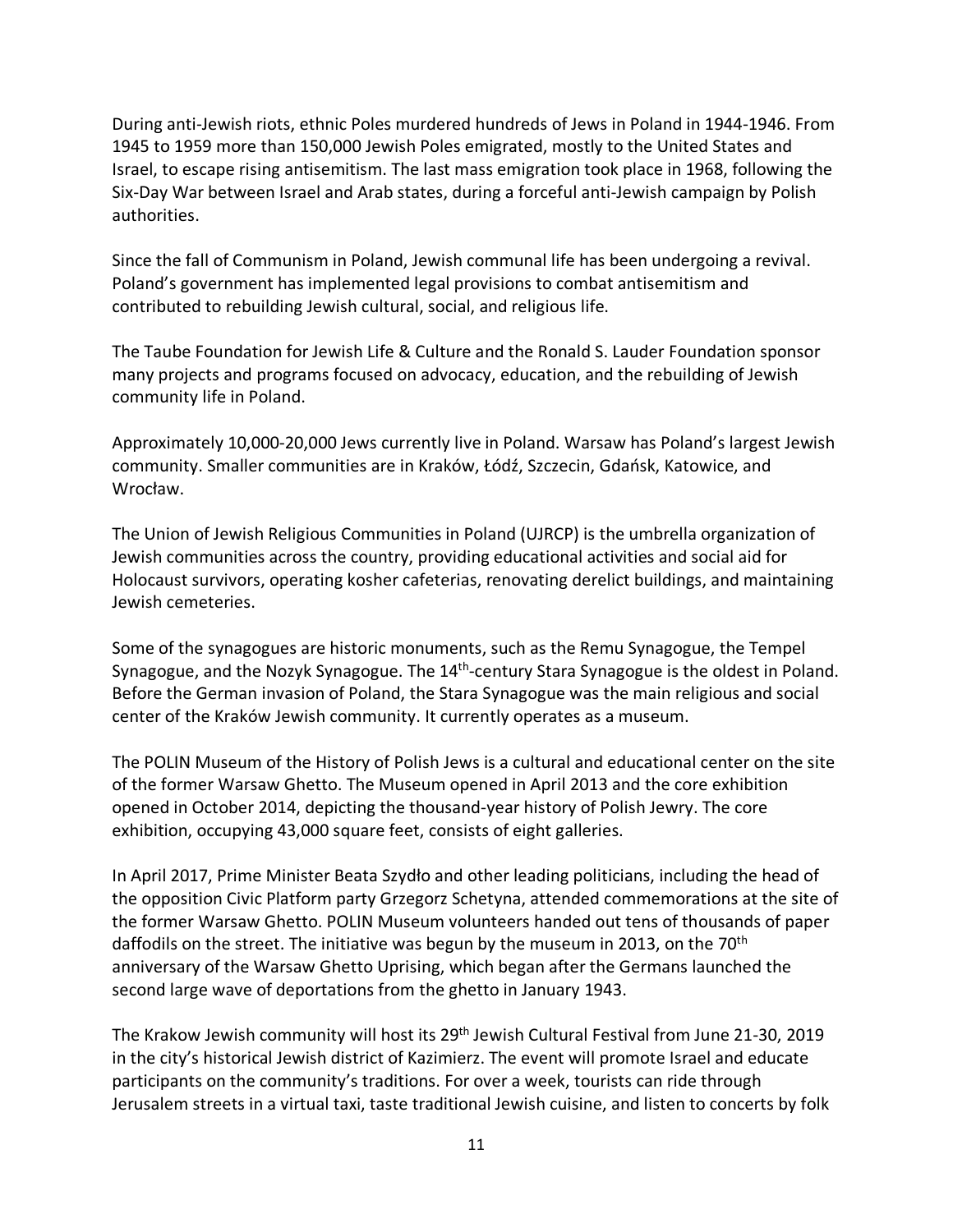bands. Every year the festival culminates in a giant open-air concert. The festival is seen as a symbol of tolerance, pluralism, and celebration of Jewish culture.

There is currently no law in Poland on Jewish property restitution, and Poland is the only EU nation and former Soviet bloc country that has not passed a law on the restitution of private property. After numerous repeated appeals from Jewish organizations, draft legislation has been completed, calling for 15% of the properties' current value to be returned to family heirs.

Eastern European countries, in particular Poland, have failed to live up to their pledges to ensure the return of property taken from Jewish people during World War II. The only recourse to restitution in Poland has been longstanding provisions in Polish law, rather than any specific legislation designed to help Jewish communities. Polish authorities refer to this law as evidence of their inability to advance the issue of restitution further.

# **Antisemitism:**

There is no state discrimination against the Jewish community. The Jewish community has good relations with the government and other religious groups. Antisemitic incidents continue to occur, and often involve desecration of Jewish sites.

In August 2011, a monument in the town of Jedwabne commemorating the mass killing of Jews by Poles was defaced with Nazi swastikas and SS signs, and covered with the words, "I don't apologize for Jedwabne!" and "They were easy to burn."

Antisemitic incidents have occurred during sporting events. During a September 2013 soccer match in Poznan, fans of the local club shouted anti-Semitic slogans at the visiting Łódź team and its fans. Prosecutors failed to identify the fans who shouted these slogans, and shortly discontinued the investigation. In October 2013, a Warsaw district court found 17 soccer fans guilty of hate speech for chanting in German "Hamas, Hamas… Jews to the gas [chambers]" during a 2011 soccer match between the Łódź and Warsaw teams.

In February 2013, unknown persons painted over a Star of David in a Jewish cemetery in western Poland with the inscription "Kalisz without Jews."

In 2013, the Białystok district prosecutor initiated a procedure to dismiss the head of the Białystok-North prosecutor's office. After reviewing almost 30 cases involving xenophobia or racism that occurred in Białystok between May 20 and June 26, the district prosecutor determined that the local prosecutor's office made mistakes in eight of the cases by discontinuing them or refusing to initiate an investigation.

In January 2014, police arrested six people for hanging anti-Semitic posters in Lublin, charging them with operating in a criminal group promoting fascism. One of the six arrestees, worked at the museum at Majdanek, a former Nazi concentration camp. The posters featured the Star of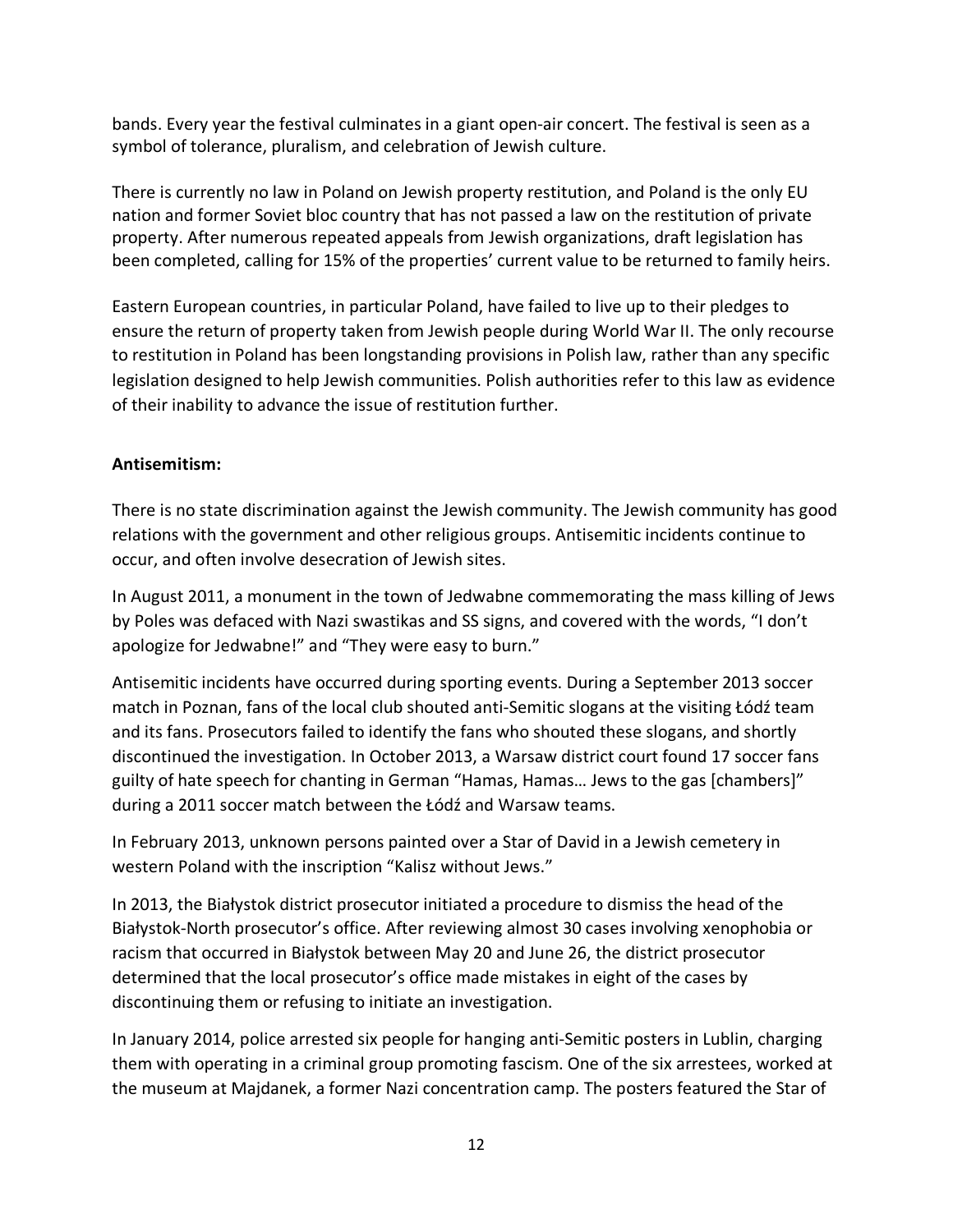David displayed next to pictures of individuals, including the editor-in-chief of a local newspaper, the mayor of Wrocław, and several well-known civil society activists.

The Center for Research on Prejudice at the University of Warsaw's most recent study on antisemitism has found a significant increase in negative attitudes toward Jews since 2015. The research, covering the years 2015-2018, shows that anti-Semitic hate speech is increasingly acceptable and enjoys a growing popularity on the internet and on Polish television. The study took actual examples of anti-Semitic statements found in different media and asked respondents if they found these statements offensive. In all cases, the statements were found to be less offensive in 2016 than in 2014. The difference was most pronounced among young people.

In 2015, a judge in Poland called Jews a "despicable, filthy nation" in an online forum. arosław Dudzicz was promoted in 2017 to the president of the court in Gorzów Wielkopolski by Justice Minister Zbigniew Ziobro. However, he was not charged because as a judge he has immunity.

In July 2016, a Polish lawmaker from the Modern Party, which has a strong anti-racism agenda, said party leader Ryszard Petru had received a handwritten, anti-Semitic death threat whose author signed it "Sniper."

Another issue is denial by some Polish officials of individual Poles' responsibility for massacres of Jews during and after World War II. In July 2016, Polish Education Minister Anna Zalewska came under fire for remarks appearing to deny Polish responsibility for the Jedwabne massacre of 1941 and the Kielce massacre in 1946. Polish President Andrzej Duda holds opposing views to the minister and has openly admitted that ordinary Polish citizens participated in the Jedwabne massacre. In 2011, President Bronisław Komorowski "begged forgiveness" for the actions of his countrymen at Jedwabne.

In March 2017, a group of Warsaw residents celebrated the first day of spring by burning the effigy of a Jewish woman. A recording of a group called the Conscience of the Nation TV showed the burning and drowning of the effigy in the Vistula River. The puppet symbolizes what is ugly, cold, and bad, the Warsaw group wrote in describing the event. The custom of drowning a puppet depicting Marzanna, symbolizing winter, on the first day of spring is a popular element of Polish folklore practiced especially in small towns. Marzanna has never been connected to any national minority living in Poland.

In July 2017, the prosecutor's office in the western Poland city of Wrocław indicted former priest Jacek Międlar for "public incitement to hatred based on religious and national differences." In November 2016, during Polish Independence Day, Wrocław hosted a "March of Patriots." According to the prosecutor's office, in his speech to the march, "under the guise of promoting patriotic attitudes," Międlar publicly called for hatred against Jews and Ukrainians. Międlar pled not guilty and said that he was defending the good name of Poles, whom he said the Jews call "worms." In April 2016, Międlar in a sermon referred to Jews as a "cancer which swept Poland." The Prosecutor's Office in Bialystok later found that no hate crime had been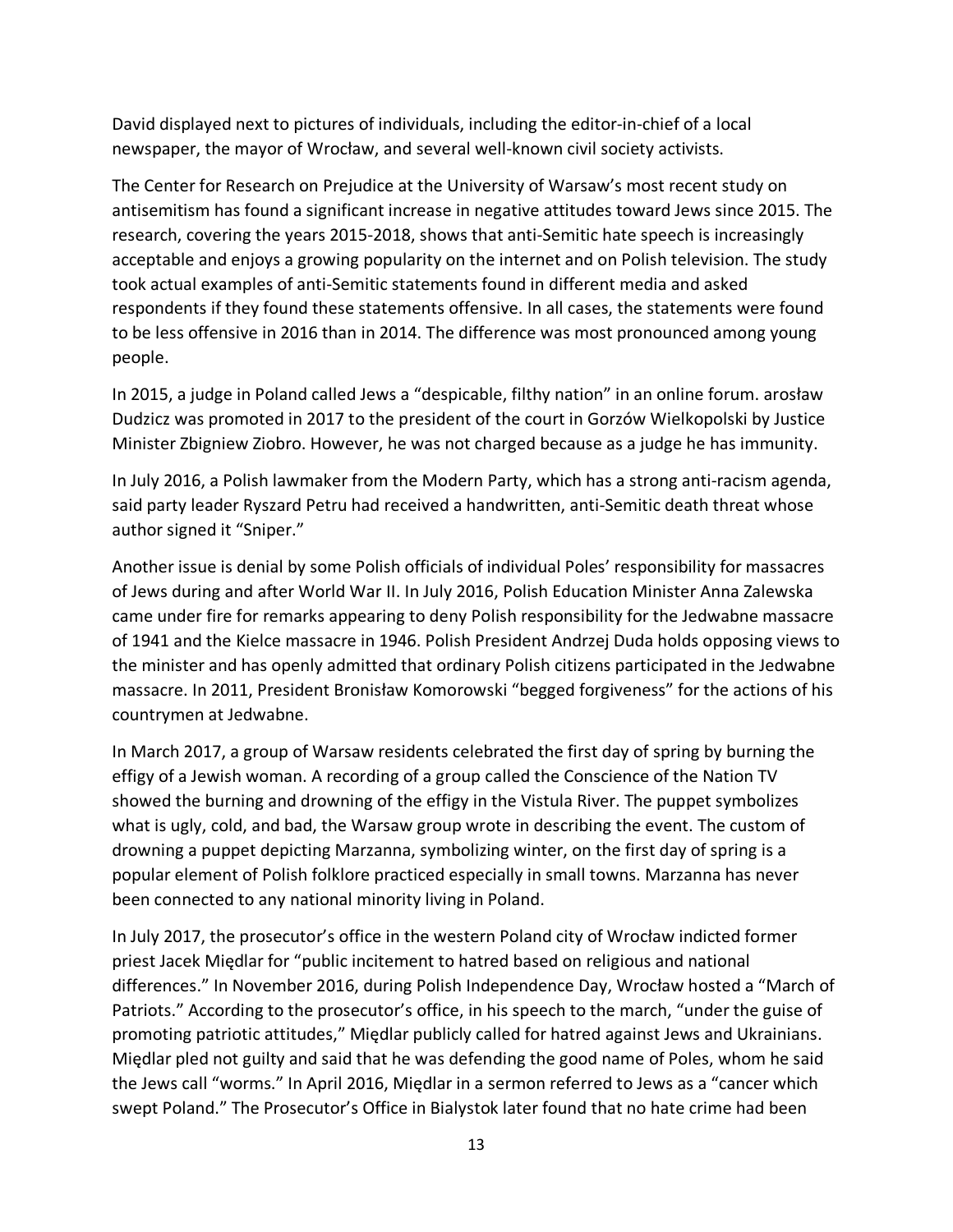committed. He has twice been banned from entering the United Kingdom to take part in antiimmigrant marches.

In August 2017, the museum at Auschwitz criticized a right-wing television station in Warsaw that adapted the infamous "Arbeit macht frei" sign above the gates of the Nazi death camp into an illustration for a story about German reparations. The story on Republika TV, about the call by some Polish lawmakers for Germany to compensate Poland for its losses in World War II, changed the signs' words from "Work sets you free" to "Reparations set you free." Following complaints, Republika removed the graphic from its Twitter account but not from its website.

In August 2017, President of the Union of Jewish Communities in Poland Leslaw Piszewski and Warsaw community head Anna Chipczynska sent an open letter to Jaroslaw Kaczynski, a founder of the ruling right-wing Law and Justice Party. The co-authors wrote that they are "appalled by recent events and fearful for our [communities'] security as the situation in our country is becoming more dangerous." The letter came amid growing concern about right-wing incitement against Jews and perceived inaction by authorities on a string of high-profile incidents featuring anti-Semitic rhetoric – including by people affiliated with Law and Justice. Earlier that month, a lawmaker for Law and Justice, Bogdan Rzonca, wrote on Twitter: "I wonder why there are so many Jews among those performing abortions, despite the Holocaust."

In September 2017, Several Israelis were brutally assaulted in Poland after the assailants asked where they were from.

In November 2017, the annual "Independence March" in Warsaw drew more than 50,000 marchers, including some from extremist groups elsewhere in Europe. The march was organized by a coalition of groups, including the extremist groups National Radical Camp and All Polish Youth. The main theme of the march was "We Want God!" Most participants marched with Polish flags. Some participants displayed anti-Semitic and anti-Muslim imagery, chanted slogans calling for a "white Europe," and performed Nazi salutes. Polish political leaders, including President Andrzej Duda and Law and Justice Party chairman Jaroslaw Kaczynski condemned the racist banners and chants. A Foreign Ministry statement condemned "racist, anti-Semitic, and xenophobic ideas" and stated that the march was "largely patriotic."

Piotr Rybak, convicted in 2017 of burning an effigy of a Jew at an anti-immigration demonstration, led a separate Independence Day march in the western city of Wrocław with approximately 2,000 participants. Jacek Międlar, a former priest who co-led the march, called on the crowd to take "extreme action" against "forces of evil," including Jews who "threatened" the state.

On January 26, 2018, members of the Polish parliament passed an amendment to the country's 1998 Act on the Institute of National Remembrance that has since been dubbed "the 'Polish death camp' law" or the "Holocaust Law". The amendment to the law, which was established in 1998 to maintain World War II-era archives, made it a crime, punishable by fine or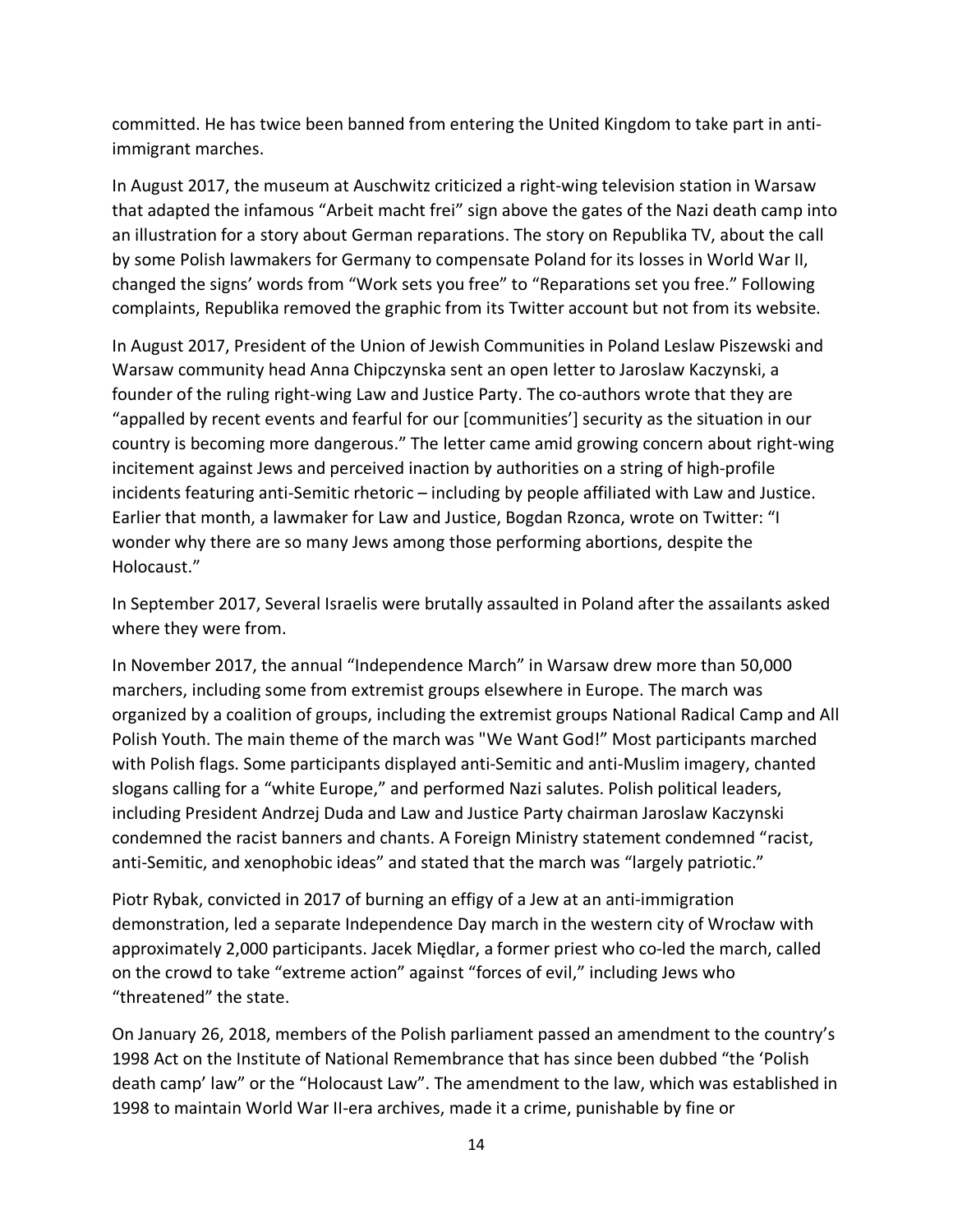imprisonment for up to three years, to accuse the Polish state or nation of responsibility or complicity in Nazi atrocities during World War II. It also gave the country's Institute for National Remembrance power to bring charges against anyone who defames or tarnishes the reputation of Poland or the Polish people.

On February 6, 2018, following an international outcry, Polish President Andrzej Duda expressed concern that some provisions of the bill might violate Poland's constitution. However, instead of vetoing the bill, he signed it into law and referred the provision regarding criminal penalties to the country's Constitutional Tribunal for evaluation. The law's provision establishing potential civil penalties took effect on February 28, 2018. The law generated significant criticism from the U.S. State Department, the Congressional Bipartisan Anti-Semitism Task Force, the Government of Israel, and numerous Jewish and human rights organizations around the world, who feared that it would have a chilling effect on discussion about the Holocaust in Poland.

In June 2018, the Polish government removed the criminal punishments, though prosecutors can still issue financial fines.

In April 2018, Polish nationalists protested in front of the U.S. Embassy against the restitution of Jewish property. Protest was held under the slogan "Stop Jewish property claims" and was related to a new U.S. law on restitution.

On November 11, 2018, Polish authorities held a march in Warsaw commemorating the 100th anniversary of the country's independence. Polish President Andrzej Duda and Prime Minister Mateusz Morawiecki walked in the front of the march. Far-right groups from Poland and around the world joined the celebration despite a ban by the Polish government. Participants in the March included the National Radical Camp, which has engaged in Holocaust denial, as well as the Independence March Association, whose leader recently called Polish Jews a "fifth column." Self-avowed fascist groups from other European countries were also present.

In December 2018, police in the Polish city of Czestochowa found anti-Semitic graffiti on the gate of the local Jewish community. Inscriptions read "Jews to the sand" and "cyclone B."

Amid tensions between Israel and Poland over Israeli Foreign Minister Yisrael Katz's statement that Poles collaborated with Germany in perpetrating the Holocaust, another Jewish cemetery was vandalized. Vandals wrote "Jesus is King" on the side of the fence. Even though authorities removed it, vandals reposted the graffiti once again hours later.

In March 2019, a Polish right-wing newspaper appeared in the Polish parliament as part of the daily press kit with the front-page headline "how to recognize a Jew," which included a picture of Holocaust historian Jan Gross.

In April 2019, a figure represented Judas, looked like a stereotypical Jew being hanged, burned, and beaten on Good Friday. It happened in Pruchnik, in southeast Poland. The leader of the Polish Catholic Church denounced this act.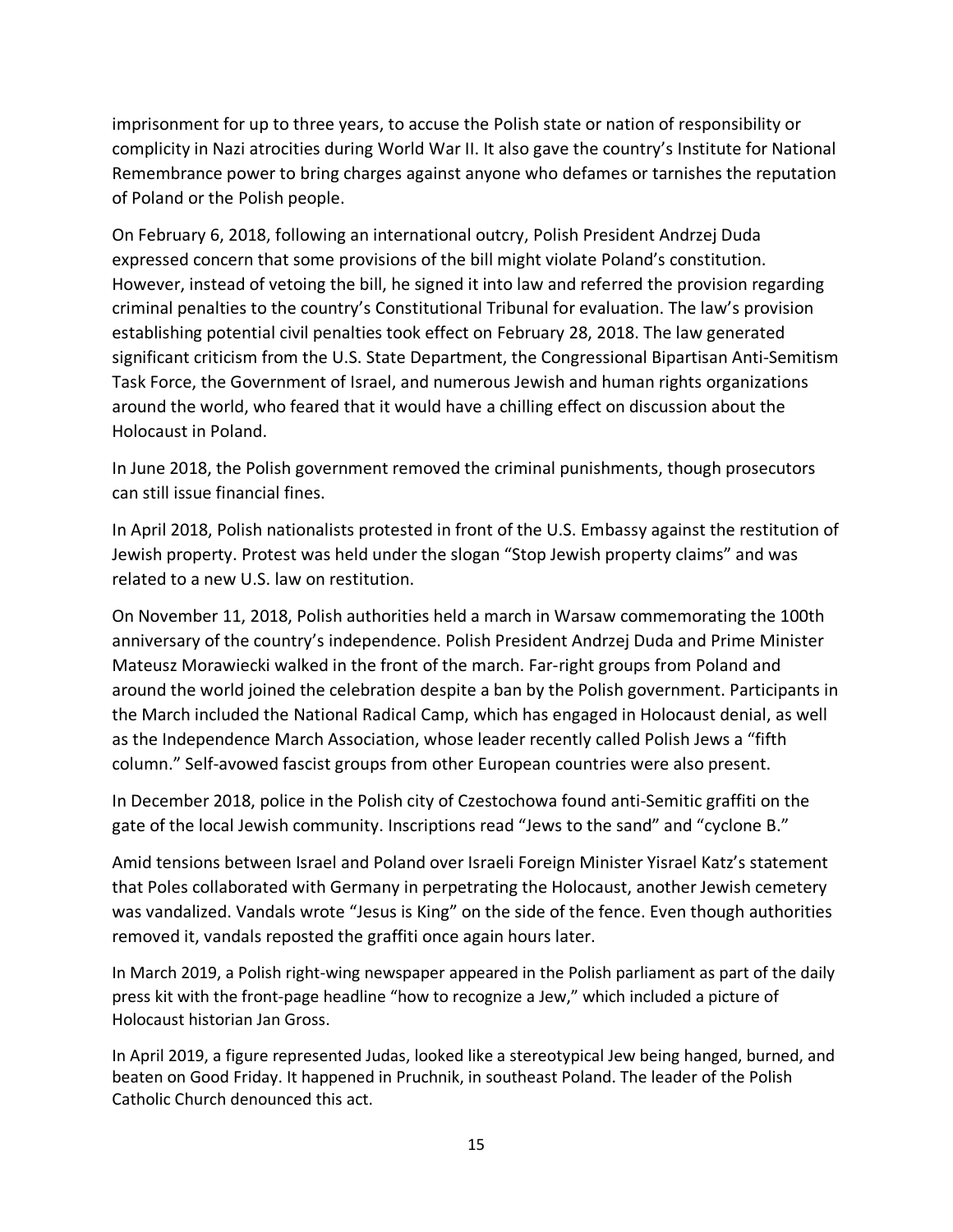In June 2019, the workshop of a stonemason who designed and renovated a monument to Holocaust victims in Poland was destroyed in a vandalism incident. The message "Jews Away" was left on the ruins Saturday night in the village of Wawolnica, in eastern Poland.

In May 2019, the Israeli politician Yair Lapid said in an interview with Polish website that "Poles cooperated in creating and running extermination camps. Poles handed over Jews to the Germans and thus sent them to death." The Auschwitz-Birkenau Memorial and Museum in Poland responded with criticism of Lapid`s statements.

In July 2019, a Jewish cemetery in southern Poland was vandalized a month after it was rededicated, following two and a half years of renovations.

In November 2019, prosecutors in southern Poland dropped a case investigating claims made by Holocaust scholar Jan Tomasz Gross that Poles killed more Jews than Germans during World War II. Gross's claim in a 2015 article upset many in Poland, and a probe was subsequently launched to determine whether the historian had insulted the Polish nation.

Earlier this month, Poland's far-right movement attracted tens of thousands to a march in Warsaw to mark the country's Independence Day just weeks after making significant gains in national elections. November 11, 1918, was not just the end of World War I but also the end of 123 years of occupation of Poland by tsarist Russia, Prussia and the Austro-Hungarian empire.

In October 2019, a swastika and other graffiti were painted on the wall of the former ghetto in Krakow. "Whores Jews, get the [expletive] out of Poland" alongside the swastika were discovered drawn with a tar-like substance on the second day of Rosh Hashanah, the Jewish New Year. Municipal services painted over the graffiti on the same day.

In December 2019, Polish authorities arrested the far-right leader Jacek Miedlar, and planned to charge him with public incitement of hatred against Jews, officials said. Miedlar is considered one of the most controversial and recognizable members of the extreme right in Poland and has a history of spreading anti-Semitism and Islamophobia.

#### **Developments in Polish Jewish Relations**

The Polish government works to commemorate the country's Jewish history and support the revival of Jewish cultural life. Its efforts have included improving Holocaust education in schools, recognizing the contribution of Polish Jews to the nation's culture, and providing financial support to Jewish organizations. Former Ambassador to Israel Jacek Chodorowicz is the government's Envoy for Jewish Affairs and Contacts with the Jewish Diaspora, as part of the Ministry of Foreign Affairs.

In December 2017, the Polish government pledged \$28 million to restore the Warsaw Jewish Cemetery, making the preservation project one of the largest of its kind in Europe. The measure passed Poland's lower house of parliament, the Sejm, by a vote of 400-4.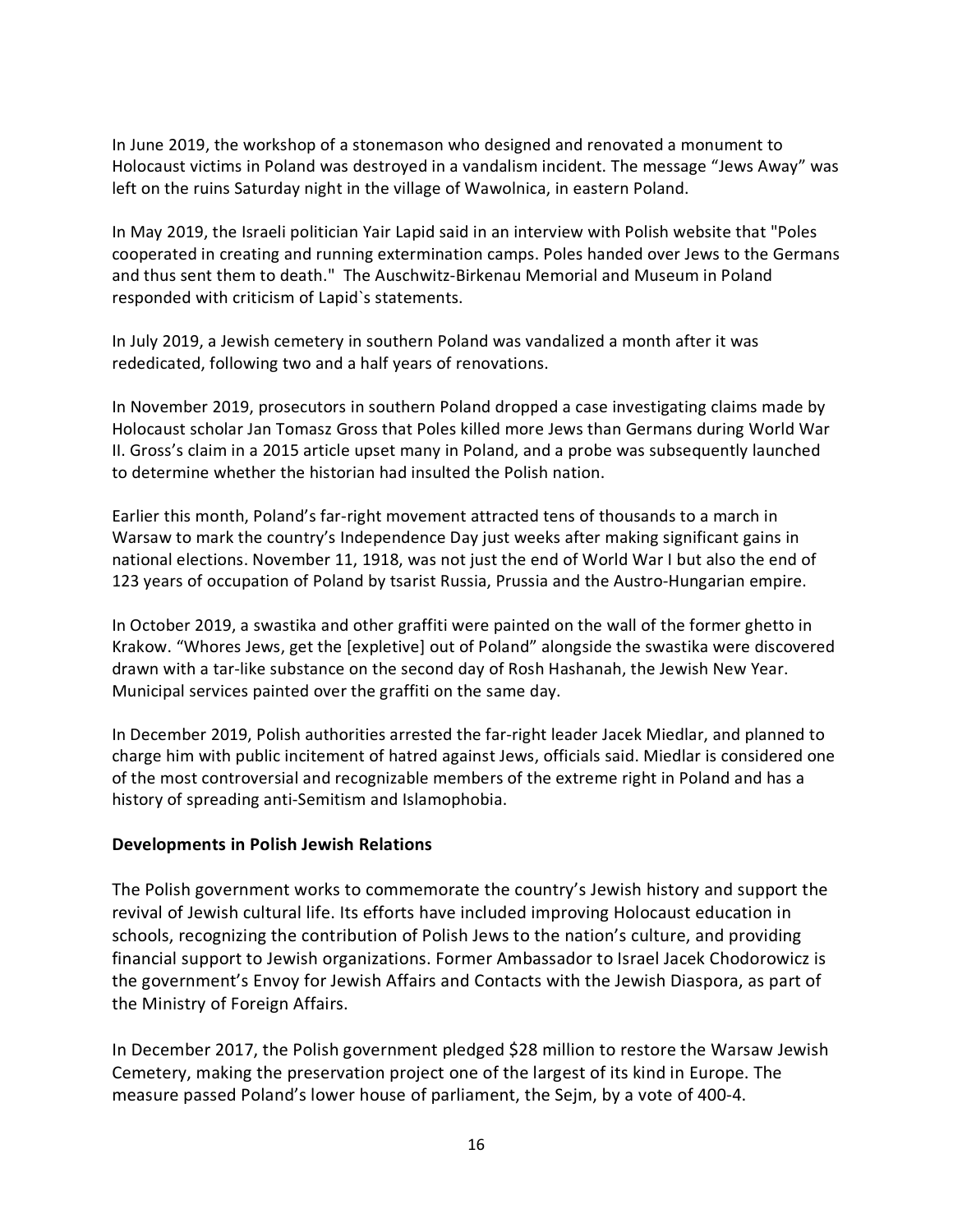In May 2018, a 120-member delegation of Israeli police officers, along with members of the Polish government, commemorated the victims of the 1946 Kielce Pogrom. The Deputy Mayor of Kielce welcomed the visit of the Israeli police officers and stressed the open cooperation between his town and its Israeli partners.

In February 2018, members of the Polish government spoke out against the creation of a "Polocaust" museum dedicated to the non-Jewish victims of the Nazis. Deputy Culture Minister Jaroslaw Sellin argued that the initiative "would hurt Jewish sensitivity and unnecessarily provoke more tension between our nations. The *Polocaust* museum will not be built."

In August 2018, authorities in Warsaw allocated \$41 million to adapt a five-story building into a new home for the Warsaw Jewish Theater. A Warsaw City Council member called the theater "one of the most important guardians of Jewish culture in Warsaw, and all over Poland."

In November 2018, the Polish parliament adopted a resolution commemorating Yiddish novelist Isaac Bashevis Singer, who 40 years ago received the Nobel Prize for Literature. The resolution stressed that Singer's work – in Yiddish – is an integral part of Polish cultural heritage.

Polish and Israeli tourism has also improved. In 2017, travel from Israel to Poland increased from 139,000 the previous year to 250,000, according to Israel's ambassador to Poland. During the same period, almost 100,000 Poles visited Israel. In first ten months of 2018 alone, 123,000 tourists from Poland have arrived in Israel. The Polish government has also worked with the Israeli government on cross-cultural events, including holding a 70th anniversary commemorative reopening of the Israeli Embassy in Warsaw.

In May 2019, Polish Prime Minister Mateusz Morawiecki vowed that his country will never pay restitution for Jewish properties stolen during the Holocaust, saying that such a move would be a "victory for Hitler." Morawiecki said paying restitution "violates international law and would also be a posthumous victory for Hitler, which is why we will never allow it." Poland is the only country in the European Union that has not passed comprehensive national legislation to return, or provide compensation for, private property confiscated by the Nazis or nationalized by the communist regime. A week ago, Poland canceled a visit by Israeli officials who intended to raise the issue of the restitution of Jewish properties seized during the Holocaust.

Every year, more than 10,000 Jewish and non-Jewish youth from 40 countries, along with dozens of Holocaust survivors and dignitaries from around the world, participate in the International March of the Living, the three-kilometer march from Auschwitz to Birkenau, to pay tribute to the victims of the Nazi genocide and call for an end to anti-Semitism. In 2018, Polish President Andrzej Duda participated in the annual commemoration event. The Israeli delegation featured many top officials, including President Reuven Rivlin, then-army chief of staff Gadi Eisenkot, Mossad chief Yossi Cohen, Shin Bet security service head Nadav Argaman, and then-Israel Police Commissioner Roni Alsheich. But in a stark departure from last year,